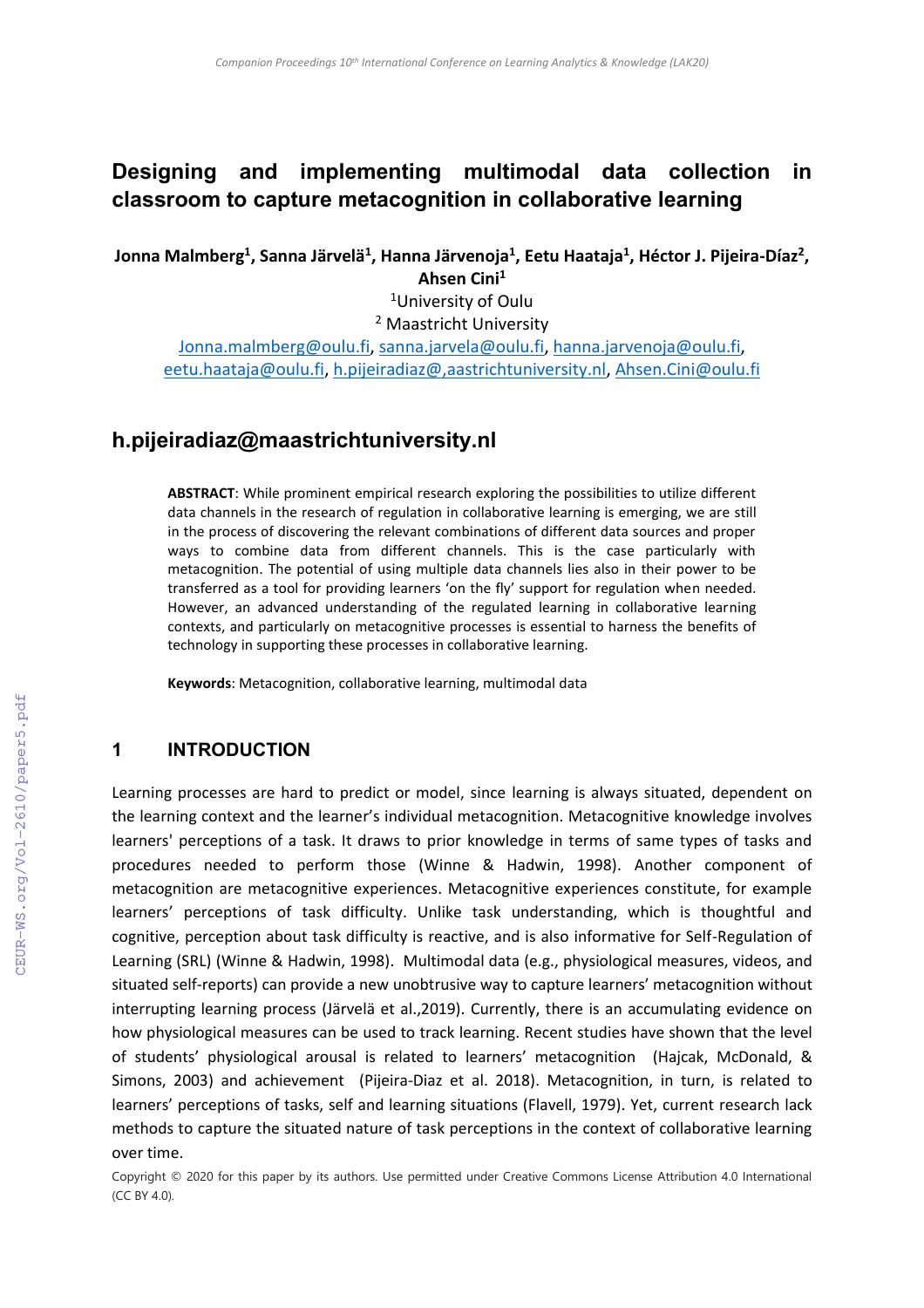In this paper, the focus is to (1) introduce collaborative learning model designed to study processes focusing on metacognition and promoting awareness of metacognition in a secondary school science classroom, (2) describe multimodal data collection procedure implemented in secondary school science classroom and (3) illustrate with two case examples how multimodal data has been used to capture learner's metacognition. Participants of the study were (N = 94) upper elementary school students aged 13 to 14 (58 females, 36 males) enrolled in compulsory physics course consisting altogether five lessons. In each lesson, the students collaborated in the same groups of three to four students based on the collaborative learning model. Altogether, the students had four 90 min physics lessons, once in a week and the last lesson was a collaborative exam. In addition, after each lesson, the students filled in a multiple-choice knowledge test consisting of five questions related on topics they had just learned.

## **2 COLLABORATIVE LEARNING MODEL**

The collaborative learning model designed for science class is based on a self-regulated learning framework that provides opportunities and awareness for self-initiated regulation among individual learners and collaborative groups (authors). It utilizes technology-based environment called Qridi® (https://kokoa.io/products/qridi), which was designed to structure collaboration. The collaborative learning model is built on the idea of a 'flipped classroom.' Recently, the flipped classroom concept has been gaining considerable attention due to its potential to facilitate the regulation of learning (Jovanovic et al., 2019). The use of a flipped classroom in collaborative learning creates a learning setting in which students are provided opportunities to take responsibility for their own learning by familiarizing themselves with the content knowledge beforehand to prepare for collaborative learning. In the current study, the flipped classroom structure and the collaborative work were coordinated by using a Qridi® (Figure 1). However, the learning materials were not provided via Qridi®, but the students used their own regular physics books.

In the Qridi® environment, students were able to check, for example, the phase of the lesson. In our learning model, Qridi® was tailored to increase students' awareness of the collaborative learning task phases in general and, specifically, supporting their awareness of the regulation of learning. For example, Qridi® involved a 6Q tool designed to promote students' situation-specific metacognitive awareness related to task understanding and task difficulty before and after the collaborative learning. In practice, the 6Q tool consists of two 0–100 slider-scale questions where students estimate their task understanding (Schraw and Dennison, 1994), perceived task difficulty (Efklides et al. 1998).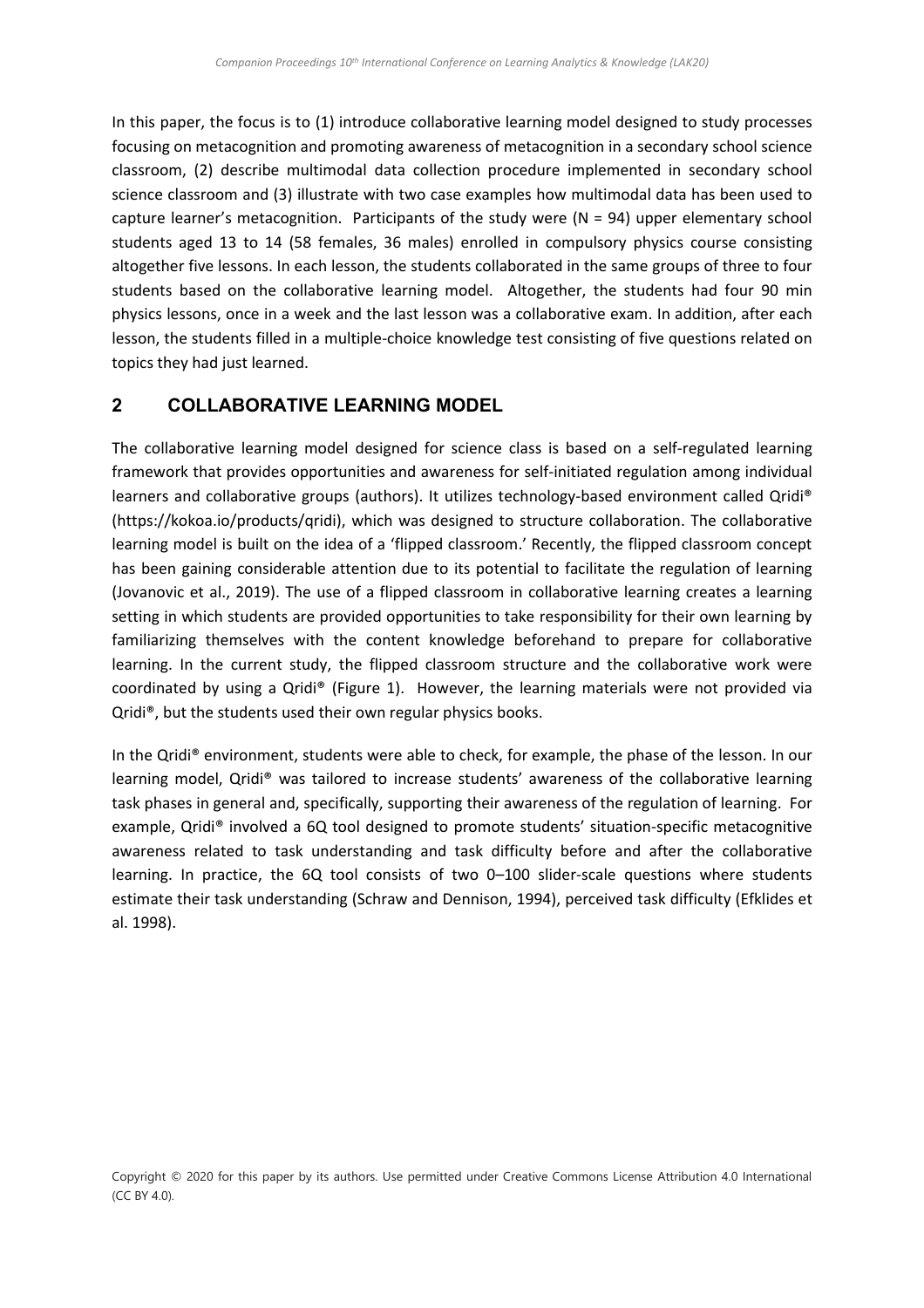

#### **Figure 1. Collaborative learning model**

#### **2.1 Multimodal data collection**

As the students study according to collaborative learning model, multiple data sources were collected. Prior to the study, the participating students responded to trait-type questionnaires such as Metacognitive Awareness Inventory (MAI) (Schraw and Dennison, 1994) that captured their individual metacognitive beliefs. During the seven-week multichannel data collection process, students' collaborative work was followed by video recordings. Shimmer3 GSR+ sensors with 128hz sampling rate were used to measure learners' electrodermal activity (EDA) indicating arousal. The sensors were automatically synchronized with each other in the dock station before the start of each session. Students fitted the devices at the beginning of each lesson and took if off at the end. In this way, continuous EDA data was obtained for each student during the entire lesson. As one of the multiple data sources, we used the 6Q tool implemented in Qridi® to collect students' situationspecific interpretations of their metacognition in terms of task understanding and task difficulty related to each collaborative session before and after the collaborative work. Altogether the students had five physics lessons and the last one was collaborative exam.

#### **2.2 Processing physiological data**

First, files having contact issues were removed from the dataset. Second, Butterworth low pass filter with frequency 1 and order 5 was used to remove small movement artifacts from the signal. Third, Ledalab toolbox and through-to-peak analysis with minimum amplitude of 0.05μS was used for peak

Copyright © 2020 for this paper by its authors. Use permitted under Creative Commons License Attribution 4.0 International (CC BY 4.0).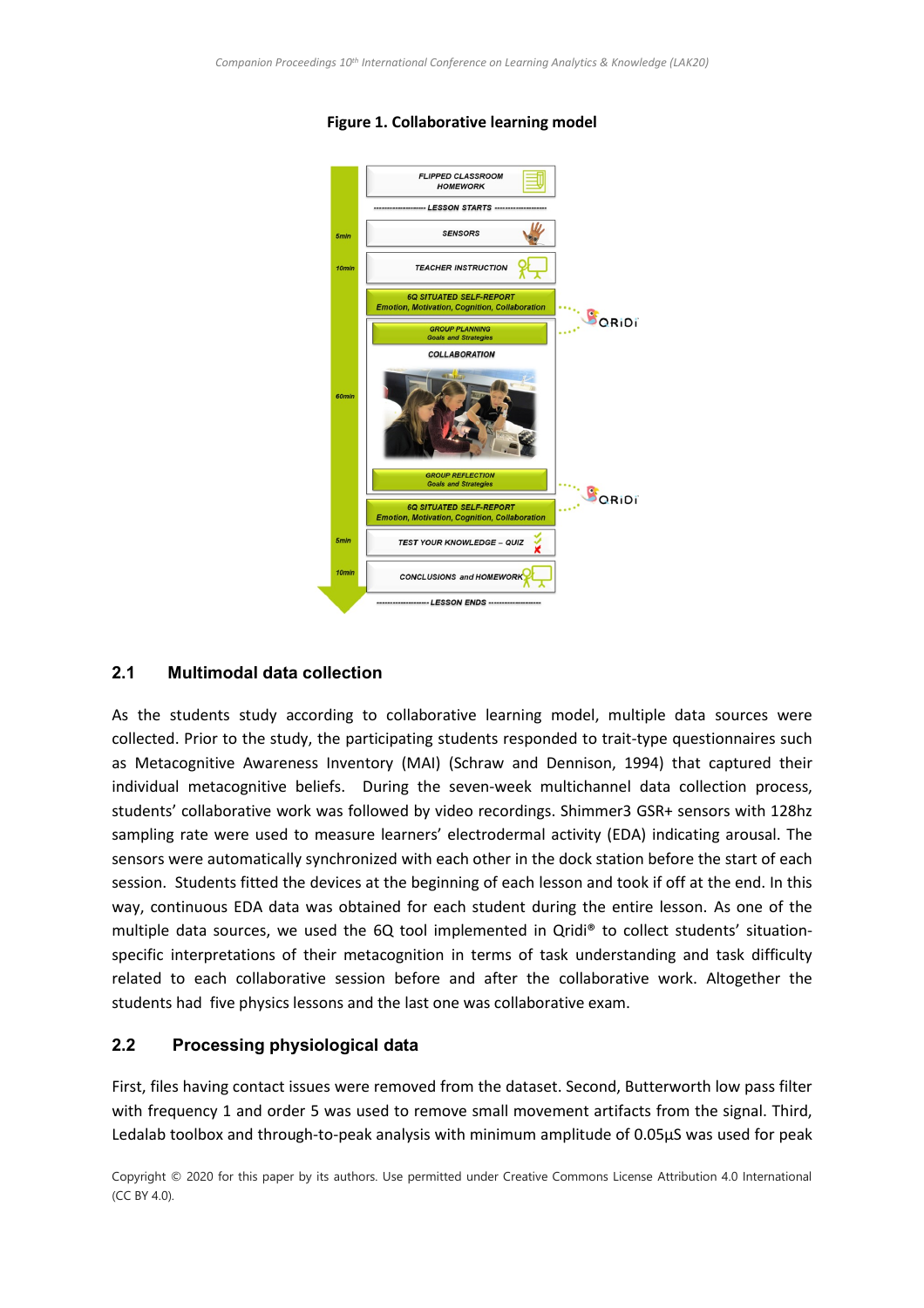detection (Benedek & Kaernbach, 2010). Number of non-specific skin conductance responses per minute (NS.SCR/min) for the session was used as a marker of arousal (Boucsein, 2012).

## **3 CASE EXAMPLES – WHAT ABOUT METACOGNITION?**

The case examples provide insight on how to use multimodal data to investigate fluctuation of task difficulty and task understanding during collaborative learning. The first case example illustrates how individual learners' metacognitive beliefs and situation specific perceptions of task difficulty and task understanding are related on learning outcomes in the context of collaborative learning. The second case example instead focuses on exploring how individual learners' situation specific interpretations of task difficulty and task understanding are related in physiological arousal in the context of collaborative learning.

### **3.1 Analysis**

In both of the case examples, Generalized Estimating Equations (GEE) was used. GEEs enable a general method for analyzing clustered variables and ease several assumptions of traditional regression models (Diggle, 2002; Liang & Zeger, 1998; Zeger & Liang, 1986). The GEE method does not explicitly model between-cluster variation, rather it estimates its counterpart, the within-cluster similarity of the residuals, and then uses this estimated correlation to re-estimate the regression parameters and to calculate standard error. To estimate the validity of the GEE, QIC statistics proposed by Pan (2001) allow comparisons of GEE models and selection of a correlation structure. In both case examples, normal distributions with the log link function were selected because they yielded the lowest quasi-likelihood under the independence criterion (QIC) values

## **3.2 How metacognitive beliefs and situated task perceptions relate for learning outcomes?**

With regard to first case example, generalized estimating equations (GEE) examine the effects of individual metacognitive beliefs (MAI) and task perceptions which are task understanding (TU) and task difficulty (TD) on upper elementary school students' learning outcomes measured after each lesson.

Table 1 shows that only learners' interpretations on post-task understanding (Post TU) score can effectively predict different actualized knowledge tests that were measured after each lesson. The model fit statistics (QIC) scores was 258,986.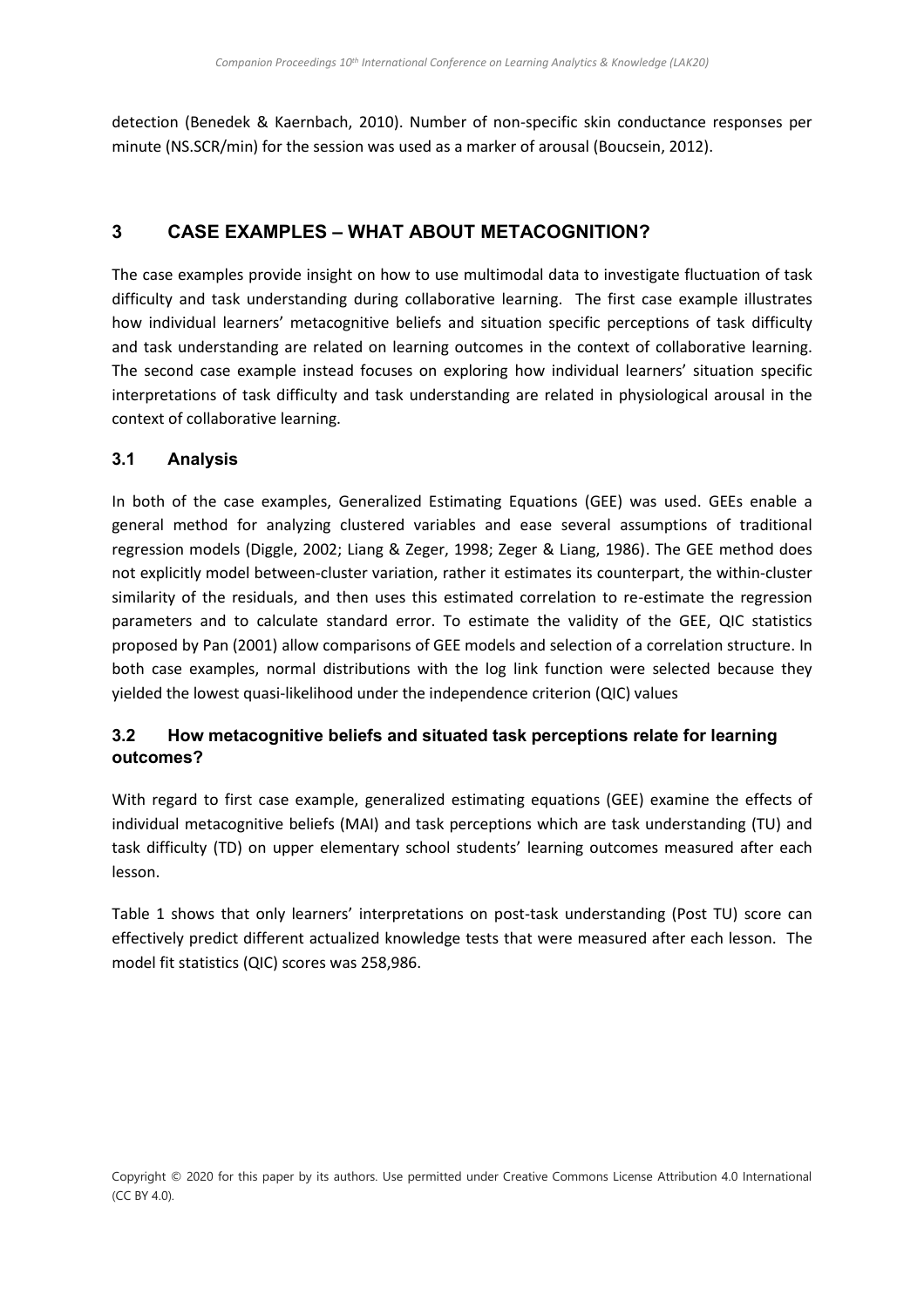Table 1. GEE results model using a normal distribution with a log link function predicting students' learning outcomes

#### **Dependent variable**

Knowledge Tests

| <b>Independent variables</b> |         | <i>B</i> (95%CI)           | p value |
|------------------------------|---------|----------------------------|---------|
|                              | Pre TU  | $0,001 (-0,001;0,003)$     | 0,431   |
|                              | Post TU | 0,002(0,0,004)             | 0,038   |
|                              | Pre TD  | $-0,0000576(-0,002;0,002)$ | 0,949   |
|                              | Post TD | $-0,001(-0,003:0)$         | 0,116   |
|                              | MAI     | 0,002 (-7,39E-05:0,004)    | 0,059   |

To summarize, learner individual metacognitive beliefs (which are quite static) do not predict learning outcomes, but rather learner's situation specific interpretations of the task after the collaborative learning session predicts learning outcomes at individual level.

### **3.3 How individuals task perceptions relate for physiological arousal when collaborative learning context is not or is considered?**

With regard to second case example, generalized estimating equations (GEE) was used to examine the effects of individual understanding (TU) and task difficulty (TD) on upper elementary school students' physiological arousal (NS.SCRs in minute) during collaborative exam first at individual level (independent from the group) and second at collaborative level (exchangeable in the group).

In the light of the second case example, the results show, that when the collaborative learning context *is not considered*, task perceptions dos not predict physiological arousal. The model fit statistics (QIC) scores was 10,1.

However, when the group is considerd as exhchanceable, the results show that learners interpretations before the task (pre-TU) score can effectively predict physiological arousal (NS.SRCs in minute) (Table 2). The model fit statistics (QIC) score was 8,943.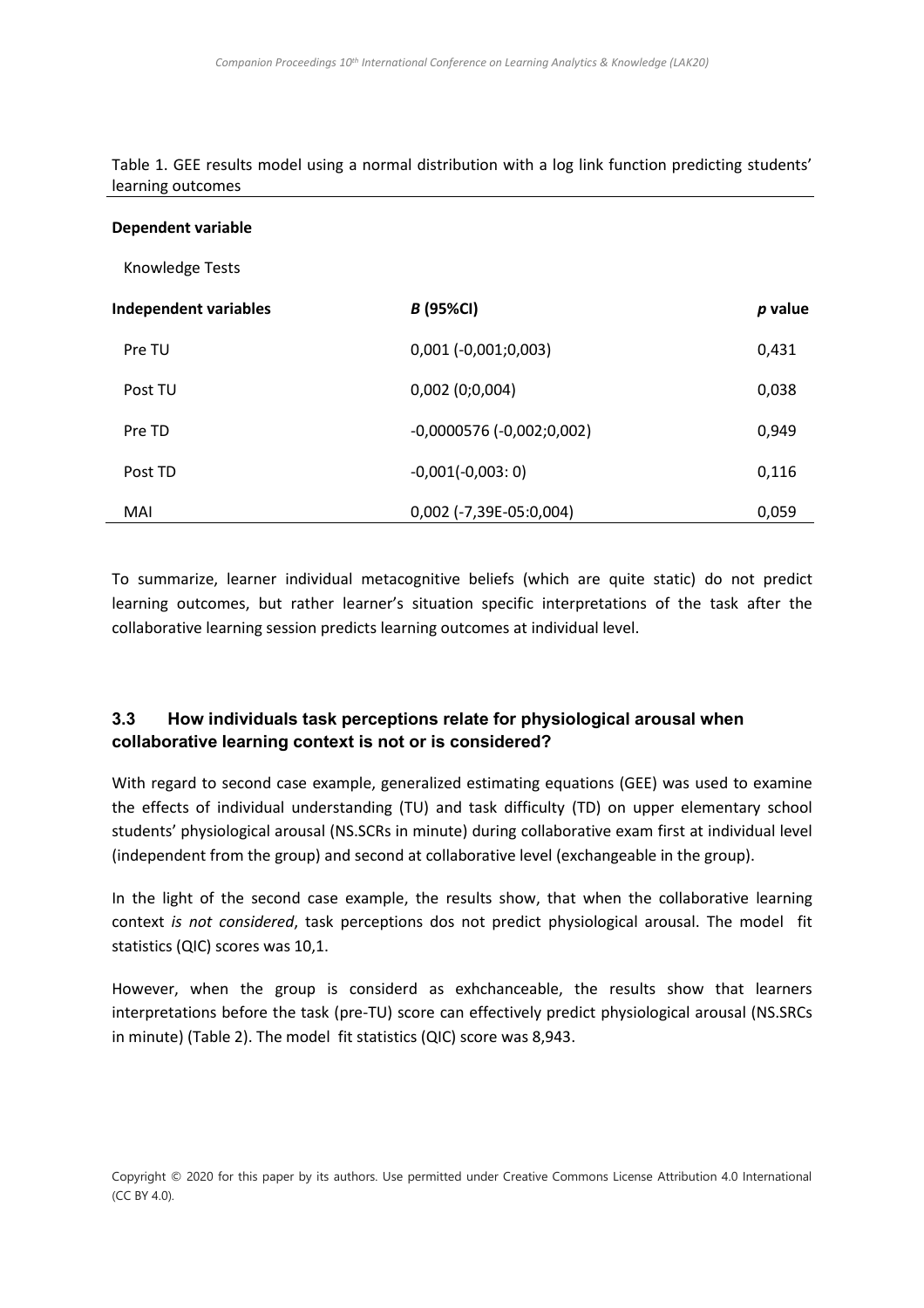Table 2. GEE results model using a normal distribution with a log link function predicting students' physiological arousal

#### **Dependent variable**

NS.SCRs / minute

| Independent variables | <b>B</b> (95%CI)          | p value |
|-----------------------|---------------------------|---------|
| Pre TU                | 0,006(0,001;0,10)         | 0,012   |
| Post TU               | $-0,004$ $(-0,010;0,002)$ | 0,190   |
| Pre TD                | $-0,007$ $(-0,016;0,001)$ | 0,086   |
| Post TD               | $-0,001(-0,10;0,008)$     | 0,746   |

These two case examples shed a light in the process of discovering the relevant combinations of different data sources and proper ways to combine data to investigate metacognition. The first case example illustrates, that student characteristics, in terms of their metacognitive beliefs does not predict learning outcomes. However, the way students perceive the task after the learning situation predicts their learning outcomes.

The second example shows that when social context is taken account, task understanding predicts physiological arousal. In both examples, learner's situation specific interpretations of a task were used as an indicator of metacognition. It can be concluded, that finding (relatively) unobtrusive ways to measure and detect variations in learners task understanding as the learning proceeds, provides a fruitful venue to explore ways to implement learning analytics and to provide learners feedback and support for regulation when needed.

### **4 THE WORKSHOP PRESENTATION**

To conclude, this presentation focuses on workshop theme: Examples of CrossMMLA research designs and case examples by presenting 1) collaborative learning model designed to capture and promote awareness of metacognition, 2) multimodal data collection implemented in science classroom and 3) providing two representative case examples of multimodal data use to capture metacognition focusing on task perceptions of learners. In the workshop, the aim is to illustrate in detail how the collaborative learning model and multimodal data collection has been designed to capture metacognition in the light of theories of regulated learning.